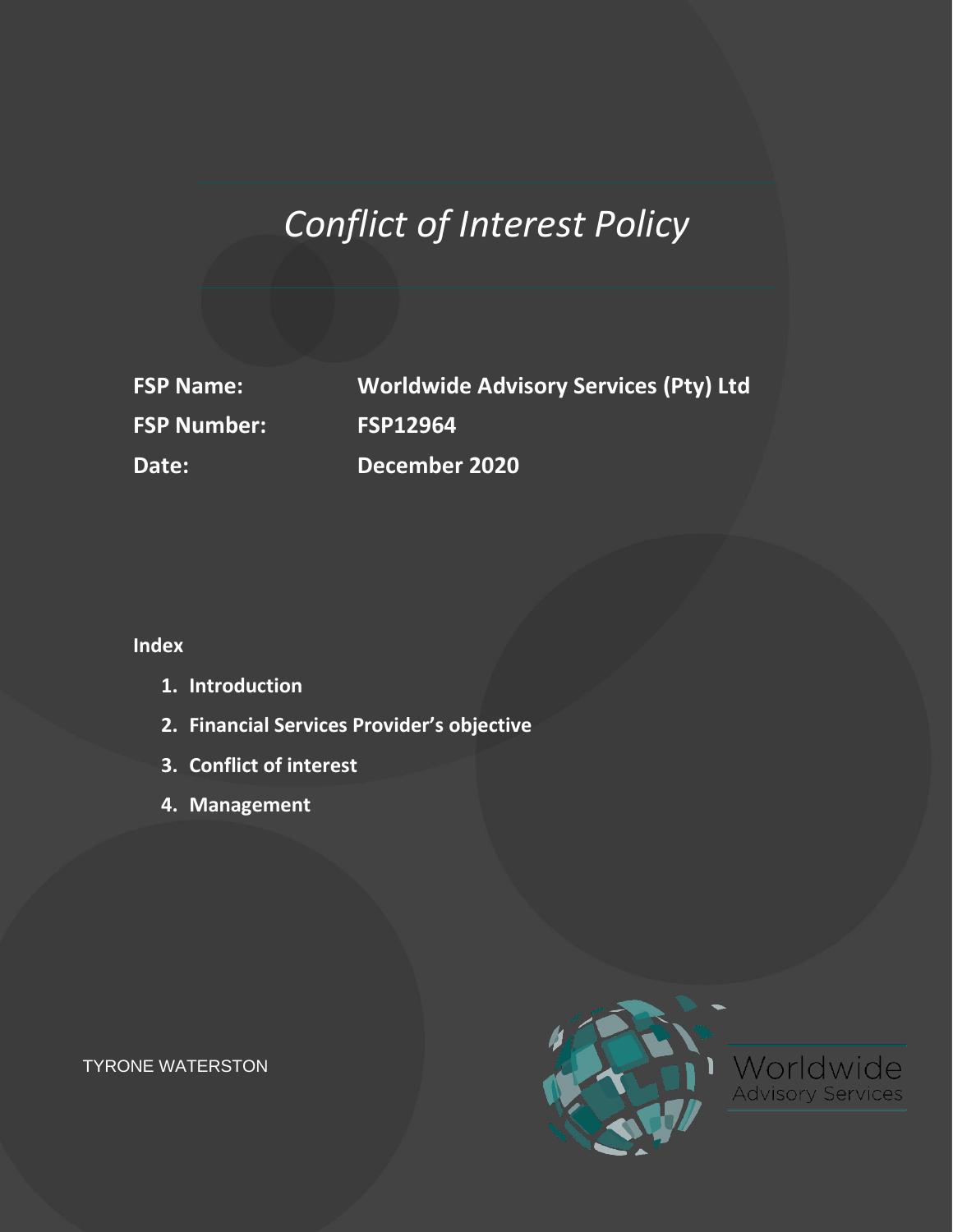

"A conflict of interest is any situation in which a provider or a representative has an actual or potential interest that may, in rendering a financial service to a client (a) influence the objective performance of his, her, or its obligation to the client or (b) prevent a provider or representative from rendering an unbiased and fair financial service to that client, or from (i) a financial interest; (ii) an ownership interest; (iii) any relationship with a third party.<sup>1</sup>"

### **Introduction**

In terms of the Financial Advisory and Intermediary Services Act, Act No 37 of 2002 (FAIS Act) and its subordinate legislation, Worldwide Advisory Services (Pty) Ltd (hereafter referred to as, "the FSP") is required to maintain and operate effective organisational and administrative arrangements with a view to take all reasonable steps to identify, monitor and manage a conflict of interest.

The General Code of Conduct (GCoC) contains various provisions which are indicative of the relevance of a conflict of interest and fair treatment of clients.

#### **General duty of provider – Section 2:**

"A provider must at all times render financial services honestly, fairly, with due skill, care and diligence, and in the interests of clients and the integrity of the financial services industry."

#### **Specific duties of provider – Section 3:**

3 (1)(b) "When a provider renders a financial service the provider and representative must avoid and where this is not possible mitigate, any conflict of interest between the provider and a client or the representative and a client."

 $3(1)(c)$  "A provider or representative must, in writing, at the earliest reasonable opportunity:

(i) Disclose to a client any conflict of interest in respect of that client, including-

(aa) the measures taken, in accordance with the conflict of interest management policy of the provider to avoid or mitigate the conflict;

(bb) any ownership interest or financial interest, other than an immaterial financial interest, that the provider or representative may be or become eligible for;

(cc) the nature of any relationship or arrangement with a third party that gives rise to a conflict of interest, in sufficient detail to a client to enable the client to understand the exact nature of the relationship or arrangement and the conflict of interest; and

(ii) Inform a client of the conflict of interest management policy and how it may be accessed."

3 (1)(d) "The service must be rendered in accordance with the contractual relationship and reasonable requests or instructions of the client, which must be executed as soon as

<sup>1</sup> Definition of conflict of interest, General Code of Conduct for Authorised Financial Services Providers and Representatives.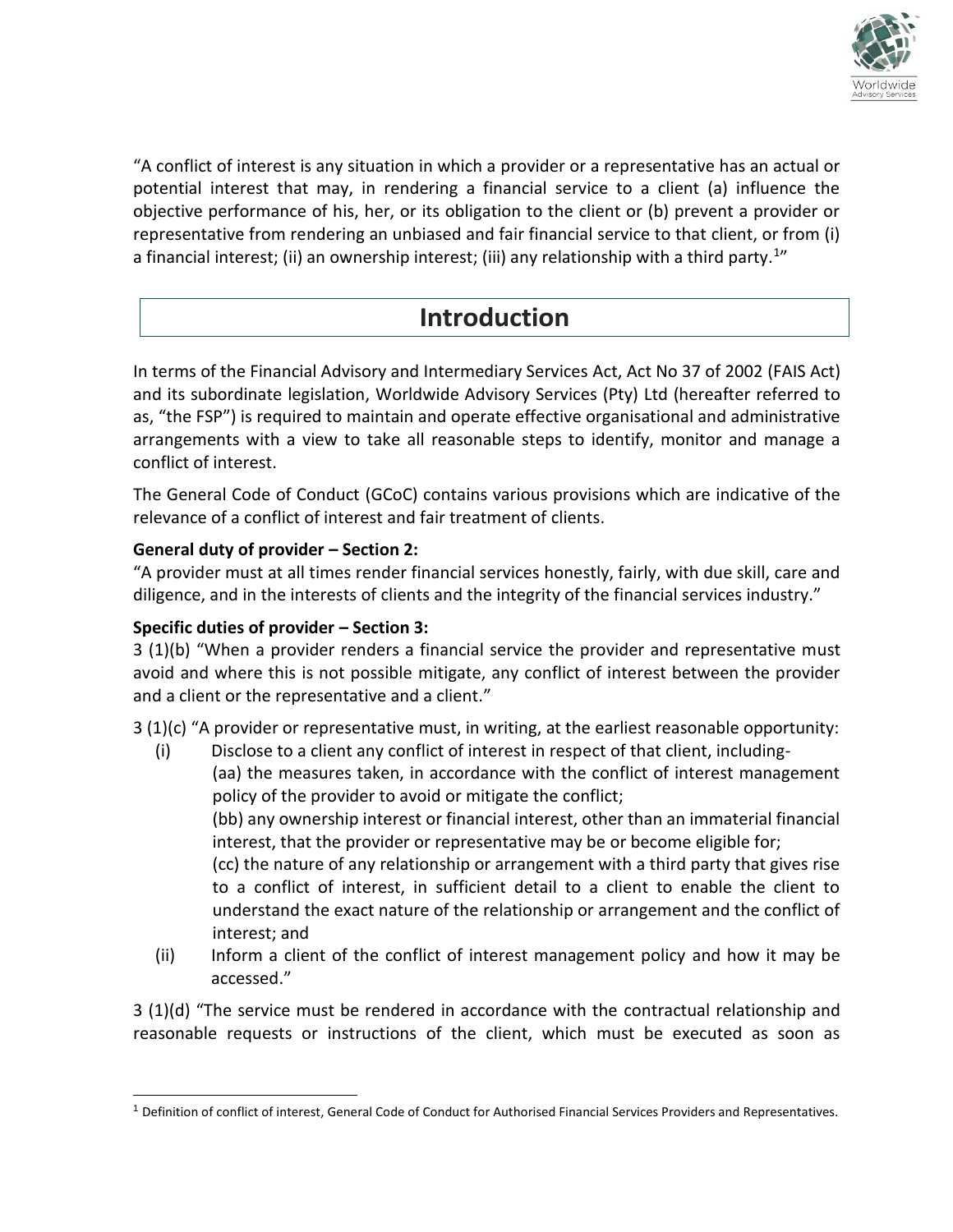

reasonably possible and with due regard to the interests of the client which must be accorded appropriate priority over any interests of the provider."

3 (1)(e) "Transactions of a client must be accurately accounted for."

3 (1)(f) "The provider involved must not deal in any financial product for own benefit, account or interest where the dealing is based upon advance knowledge of pending transactions for or with clients, or on any non-public information the disclosure of which would be expected to affect the prices of such product."

#### **Information about financial service – Section 7:**

7 (1)(c)(vi) "The nature, extent and frequency of any incentive, remuneration, consideration, commission, fee or brokerages ('valuable consideration'), which will or may become payable to the provider, directly or indirectly, by any product supplier or any person other than the client, or for which the provider may become eligible, as a result of rendering of the financial service, as well as the identity of the product supplier or other person providing or offering the valuable consideration: Provided that where the maximum amount or rate of such valuable consideration is prescribed by any law, the provider may elect to disclose either the actual amount applicable or such prescribed maximum amount or rate."

#### **Other:**

The GCoC also prescribes that an FSP should disclose to a client the fact that they hold 10% or more shares in a product supplier and whether they received more than 30% of their remuneration from one product supplier over a 12 months period.

The FSP has a policy in place to safeguard its clients' interests and ensure fair treatment of clients. The key information is summarised below. Detailed information may be obtained upon request from the key individual (KI) who is responsible to monitor and manage a conflict of interest on behalf of the FSP.

### **Financial Services Provider's objectives**

The FSP is an authorised financial services provider. Any FSP is potentially exposed to a conflict of interest in relation to various activities. However, the protection of their client's interests is the FSP's primary concern as stated in our policy:

- The FSP will identify circumstances which may give rise to an actual or potential conflict of interest entailing a material risk of damage to its clients' interests; and
- The FSP has established appropriate structures and systems to manage this conflict; and
- The FSP will maintain systems to prevent damage to its clients' interests through identified conflict.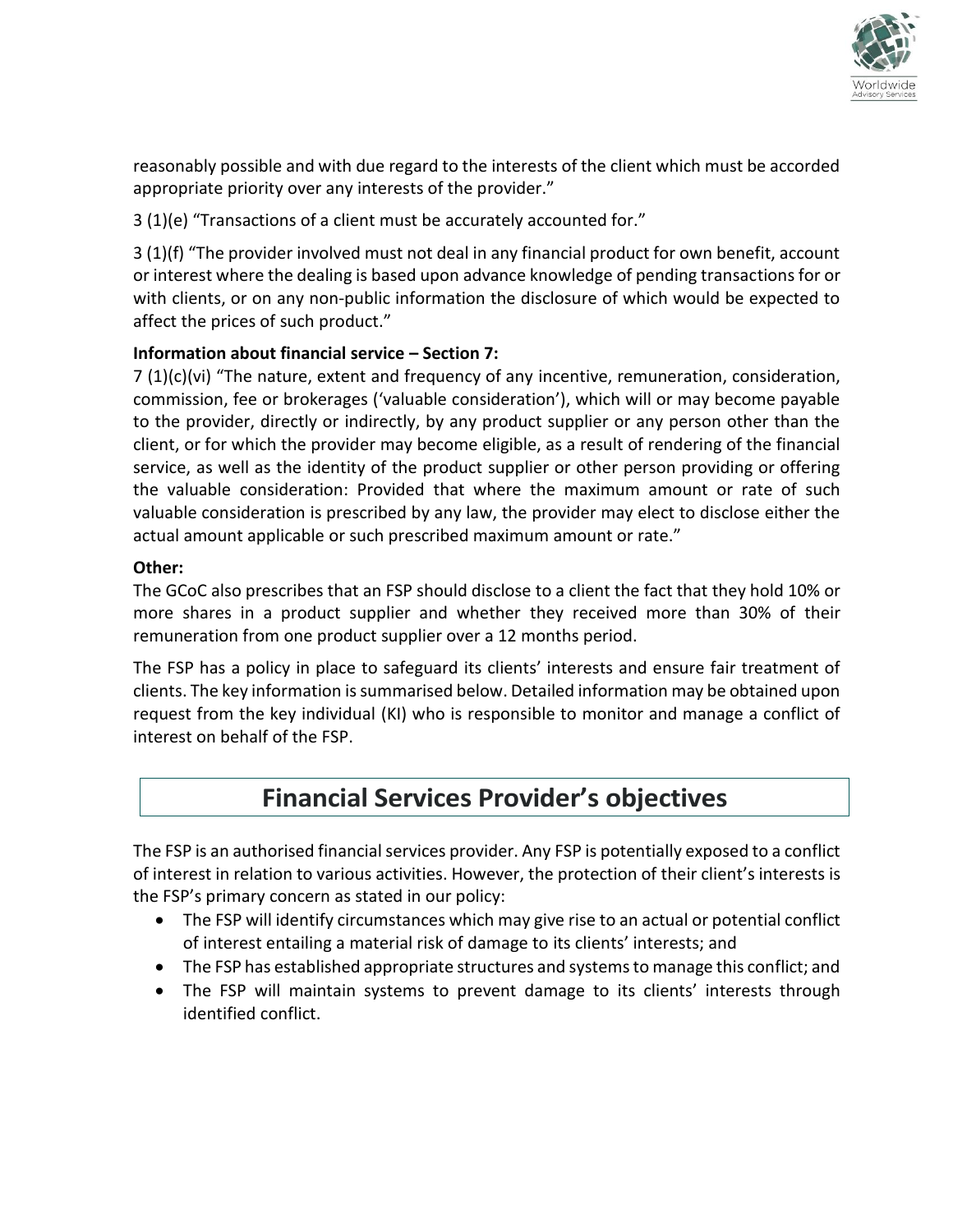

## **Conflict of interest**

The FSP strives towards ensuring it can appropriately and effectively identify and manage potential conflict. It will manage potential conflict through avoidance, establishing confidentiality barriers or by providing appropriate disclosure of the conflict to affected clients.

In determining whether there is or may be a conflict of interest to which the policy applies, the FSP will consider whether there is a material risk of damage to the client, taking into account whether the FSP or an employee thereof:

- Is likely to make a financial gain, or avoid a financial loss, at the expense of the client;
- Has an interest in the outcome of a service provided to the client or of a transaction carried out on behalf of the client, which is distinct from the client's interest in that outcome;
- Has a financial or other incentive to favour the interest of another client or group of clients over the client's interests;
- Receives or shall receive from a person other than the client, an inducement in relation to a service provided to the client in the form of monies, goods or services, other than the standard commission or fee for that service.

Our policy defines a possible conflict of interest as:

- A conflict of interest between the FSP and the client;
- A conflict of interest between the FSP's clients, if they are acting for different clients, and the different interest's conflict materially;
- Holding confidential information on clients which, if disclosed or utilized, would affect the advice or services provided to clients.

### **Management**

The measures that the FSP has adopted to manage identified conflict is summarized below. The FSP considers them appropriate to ensure that reasonable care is taken, in relation to each identified potential conflict of interest, and to act impartially to avoid a material risk of harming clients' interests.

#### Procedures:

Appropriate procedures have been adopted throughout the FSP's business to manage a potential conflict of interests. The FSP's representatives and employees receive guidance and training on these procedures, and they are subject to monitoring and review processes.